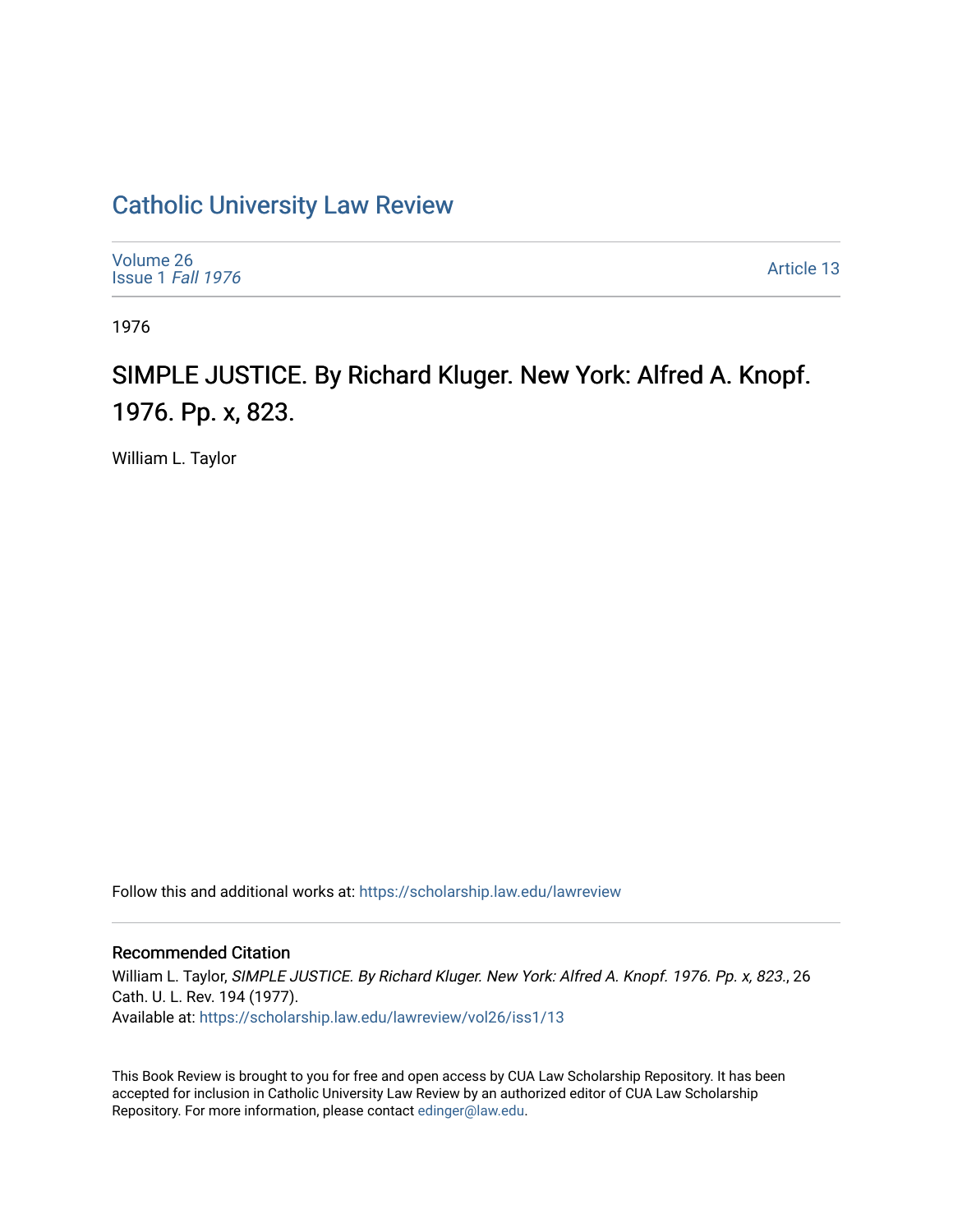#### **BOOK REVIEWS**

SIMPLE JUSTICE. **By** Richard Kluger.' New York: Alfred **A.** Knopf. **1976. Pp.** x, **823.**

#### *Reviewed by William L. Taylor2*

Richard Kluger's *Simple Justice* is the story of the five cases<sup>3</sup> in which the Supreme Court struck down laws which required or authorized racial segregation in public education. The book is a remarkable achievement, breathtaking in its sweep and scope. Kluger was able to build on successful models, Anthony Lewis' *Gideon's Trumpet* (an account of the landmark right-to-counsel case of *Gideon v. Wainwright<sup>4</sup> )* and Bernard Taper's *Gomillion v. Lightfoot: Apartheid in Alabama* (the story of the Tuskegee racial gerrymander case<sup>5</sup>). But those were cameo works while Kluger's effort is epic in proportion.

To furnish a context for understanding the *Brown* decision, Kluger ranges over the whole history of American race relations from the moral evasions embodied in our charter documents, which proclaimed equality while countenancing slavery, through the Civil War, Reconstruction and the undoing of the promise of true emancipation aided and abetted by the courts. To provide a deeper appreciation of the subject status of black people before *Brown* and of the spurs to their drive for equal treatment, Kluger takes us on

<sup>1.</sup> Mr. Kluger, formerly executive editor of Simon & Schuster and editor-in-chief of Antheneum Publishers, is currently a full time author.

<sup>2.</sup> Mr. Taylor received his B.A. from Brooklyn College in 1952 and his LL.B. from Yale in *1954.* He was assistant counsel to the NAACP Legal Defense Fund from 1954- 1958 and was staff director of the U.S. Civil Rights Commission from 1965-68. Mr. Taylor founded the Center for National Policy Review, now based at Catholic University Law School, and serves as Director of the Center. Mr. Taylor is the author of a book on American race relations entitled **HANGING** TOGETHER: **EQUALITY** IN **AN URBAN** NATION (1971).

<sup>3.</sup> Consolidated with Brown v. Board of Educ., 347 U.S. 483 (1954) were three similar cases: Briggs v. Elliott, 103 F. Supp. 920 (E.D.S.C. 1952); Davis v. County School Bd., 103 F. Supp. 337 (E.D. Va. 1952); and Gebhart v. Belton, 33 Del. Ch. 144, 91 A.2d 137 (1952). These four cases are collectively referred to as *Brown I* and were decided the same day as Bolling v. Sharpe, 347 U.S. 497 (1954). Brown v. Board of Educ., 349 U.S. 295 (1955), known as *Brown Ii,* involved the Supreme Court's review of the fashioning and effectuation of the decrees in accord with the principles laid down in Brown I.

<sup>4. 372</sup> U.S. 335 (1963).

<sup>5. 364</sup> U.S. 339 (1960).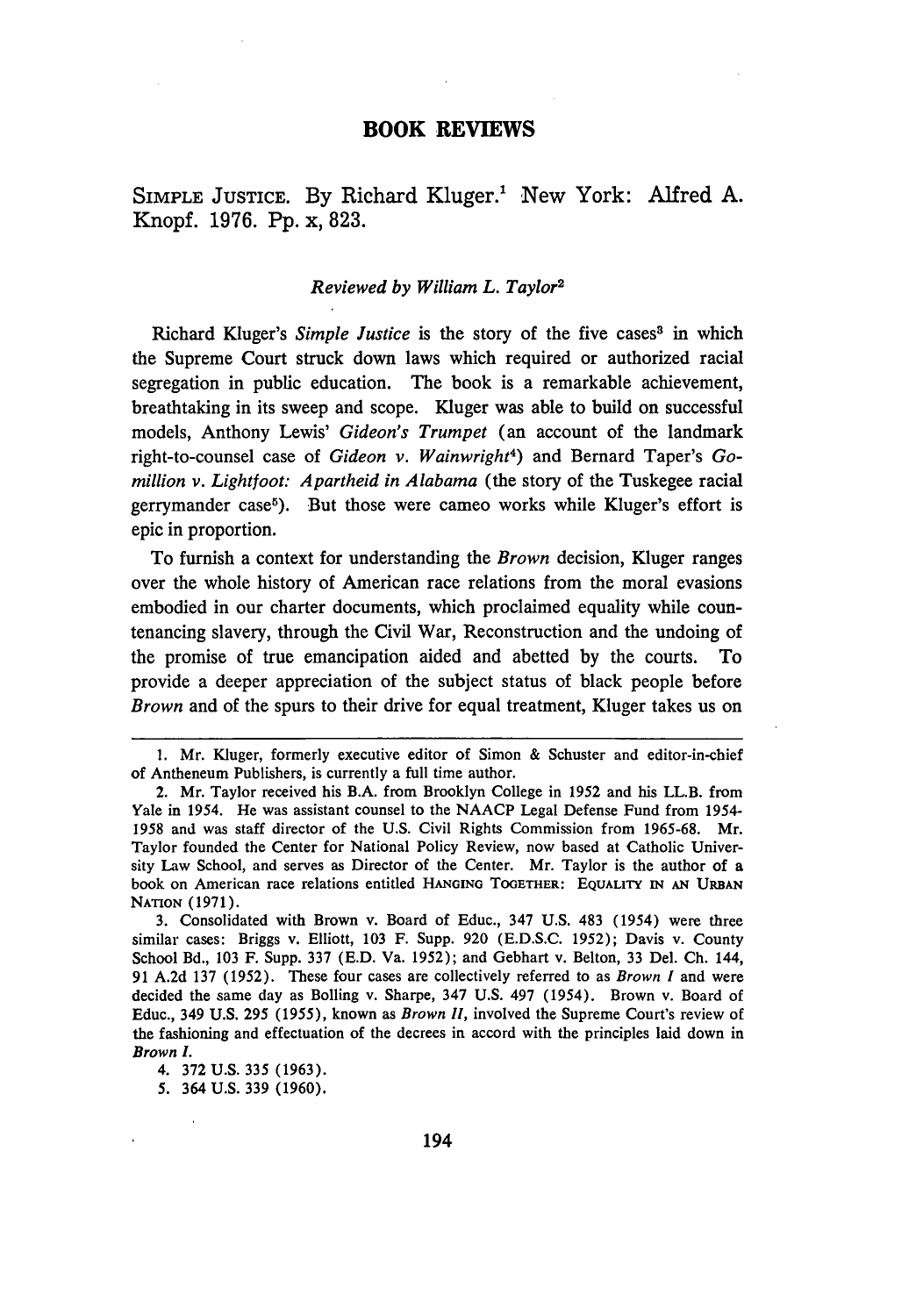a journey from the cotton fields and decaying economy of Clarendon County, South Carolina, to the grain fields of Kansas and the bustling commerce of Topeka, with stops in Prince Edward County, Virginia, Washington, **D.C.,** and Delaware. A novelist by trade, Kluger has the gift of making each setting vivid and of capturing, usually in a few bold strokes, the characters of the several score people who became the *dramatis personae* of *Brown;* people whose mettle was tested and whose lives were made more meaningful by their participation in the legal drama; people whose acts of heroism or meanness contributed in incalculable ways to the ultimate result.

For students of law and government the special fascination of *Simple Justice* is that it is a classic case study of litigation strategy and judicial decisionmaking. Kluger provides a detailed and compelling account of lawyering under pressure by the small corps of attorneys who set out deliberately and against great odds to destroy the entrenched practices of segregation seemingly cemented in law by the "separate but equal" doctrine of *Plessy v. Ferguson6* and subsequent decisions. In retrospect, their effort seems a triumph for the strategy of incrementalism, proceeding from the decision to focus on public education to the building blocks of *Missouri ex rel. Gaines v. Canada7* (a state could not meet its equal protection obligation by financing legal education for blacks in out-of-state law schools) to *Sweatt v. Painter8* (separate law schools within a state could not meet the test of equal protection) to *McLaurin v. Oklahoma State Regents9* (a black graduate student could not be separated from his fellow students in a desegregated state university). These decisions seemed to lead ineluctably to *Brown,* where the Court was presented with elementary and secondary schools which were separate but tangibly equal (or hurriedly being made so)<sup>10</sup> circumstances where there was no pretext for the Court to avoid the central issue of whether racism enshrined in law could be continued. But the progression was neither simple nor easy; the evidence of enduring racism in society and law led the NAACP lawyers alternatively to acts of boldness and caution. Even after *Sweatt* and *McLaurin,* the lawyers faced difficult strategy questions: whether to attack "separate but equal" head on or to temporize

<sup>6. 163</sup> U.S. 537 (1896).

<sup>7.</sup> **305** U.S. 337 (1938).

<sup>8. 339</sup> U.S. 629 (1950).

<sup>9. 339</sup> U.S. 637 (1950).

**<sup>10.</sup>** Last minute efforts were made by some school districts to avoid court orders which threatened to, and eventually did, overturn the legal sanction of racial segregation. These efforts included substantial expenditures to improve the teaching facilities at black schools, even to the point where, in some instances, the newest schools were those reserved for black children.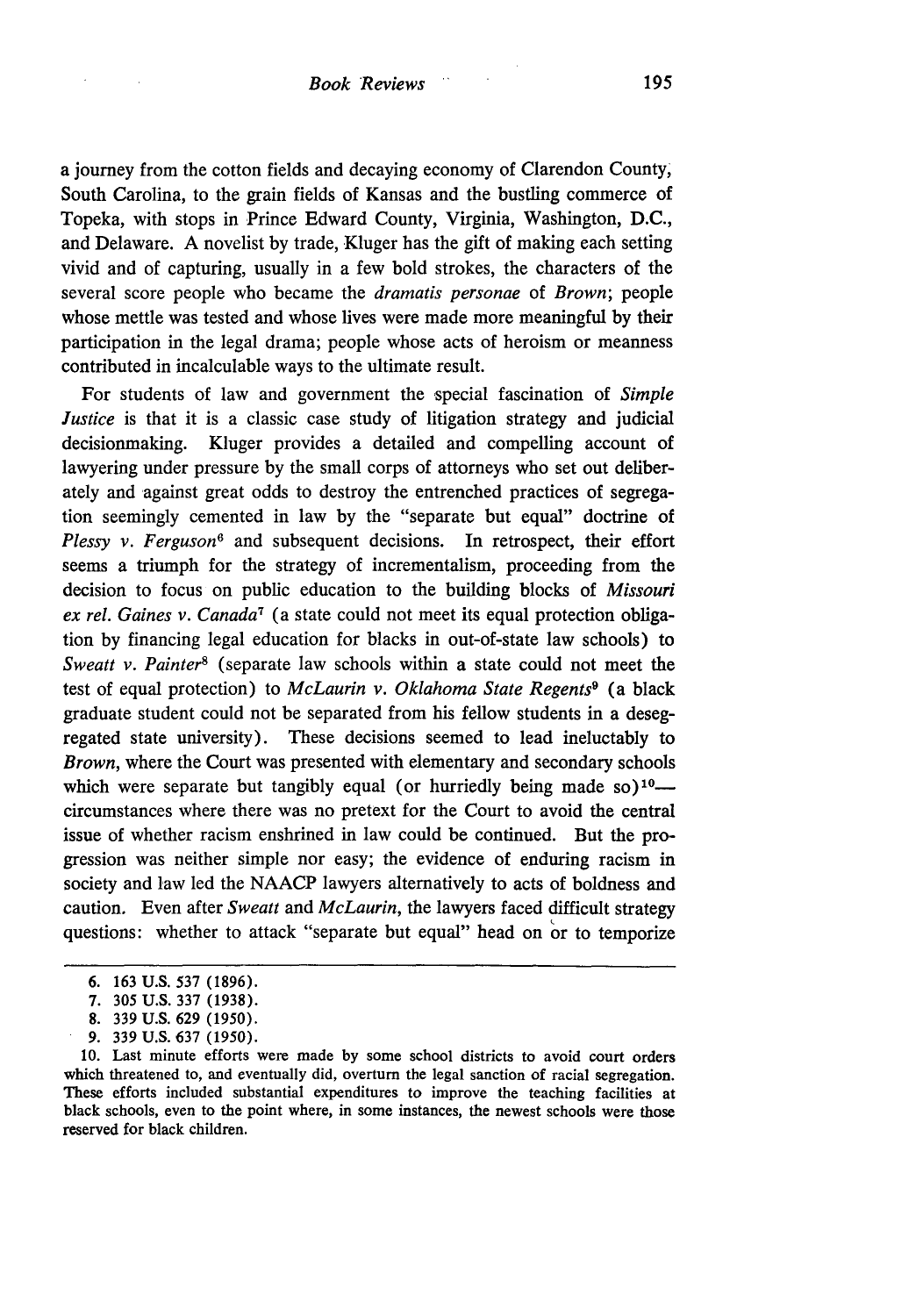by challenging the doctrine only as it had been applied in the South; whether to rely on social science evidence as a counter to *Plessy's* callous dictum that if enforced separation stamped black people with a badge of inferiority it was "solely because the colored race chooses to put that construction upon it."11

From the late 1920s until his death shortly before *Brown,* Kluger reports, the dominant legal figure on the civil rights landscape was Charles H. Houston. It was Houston as litigator for the newly established Legal Defense Fund who served as principal architect of the strategy for undoing "separate but equal." And it was Houston as educator and administrator who transformed Howard University Law School into a professional institution and civil rights laboratory, bringing to the faculty William Hastie and James Nabrit, and helping Thurgood Marshall, Spottswood Robinson and Oliver Hill to acquire the skills and discipline that would enable them to lead the legal struggle. Either accomplishment standing alone should have earned him a preeminent place in legal annals. It is testimony to the continuation of blind spots in American race relations that Houston remains largely unknown outside the civil rights bar where he is a revered figure.

Ultimately, Kluger's account takes us from the community meeting halls, lawyers' offices and courtrooms in the South and Midwest to the cool chambers of the Supreme Court for one of the longest judgment days in history. Again, the usual historian's account stresses the favorable terrain that had been created for a reversal of *Plessy*—the New Deal's movement toward opportunity, the breaking down of barriers of provincialism during World War II, and the war's exposure of the hypocrisy of doctrines of racial supremacy in whatever guise. But Kluger reminds us of some of the complicating factors. Having retreated only relatively recently from its role of active defender of property interests against the political forces of social reform, the Court was not yet prepared to give practical application to the principle that personal liberty had a preferred place in our constitutional framework, even during a cold war era when personal freedoms were under attack. Moreover, the Court was without effective leadership and riven by factionalism.

With the aid of Justice Harold Burton's notes on the three conferences the justices had on *Brown,* along with contemporaneous memos and later interviews with surviving members of the Court and law clerks, Kluger is able to give us rare insight into the Court's deliberative processes. Justices Frankfurter and Jackson, apostles of judicial restraint, were troubled by the

<sup>11. 163</sup> U.S. at 551.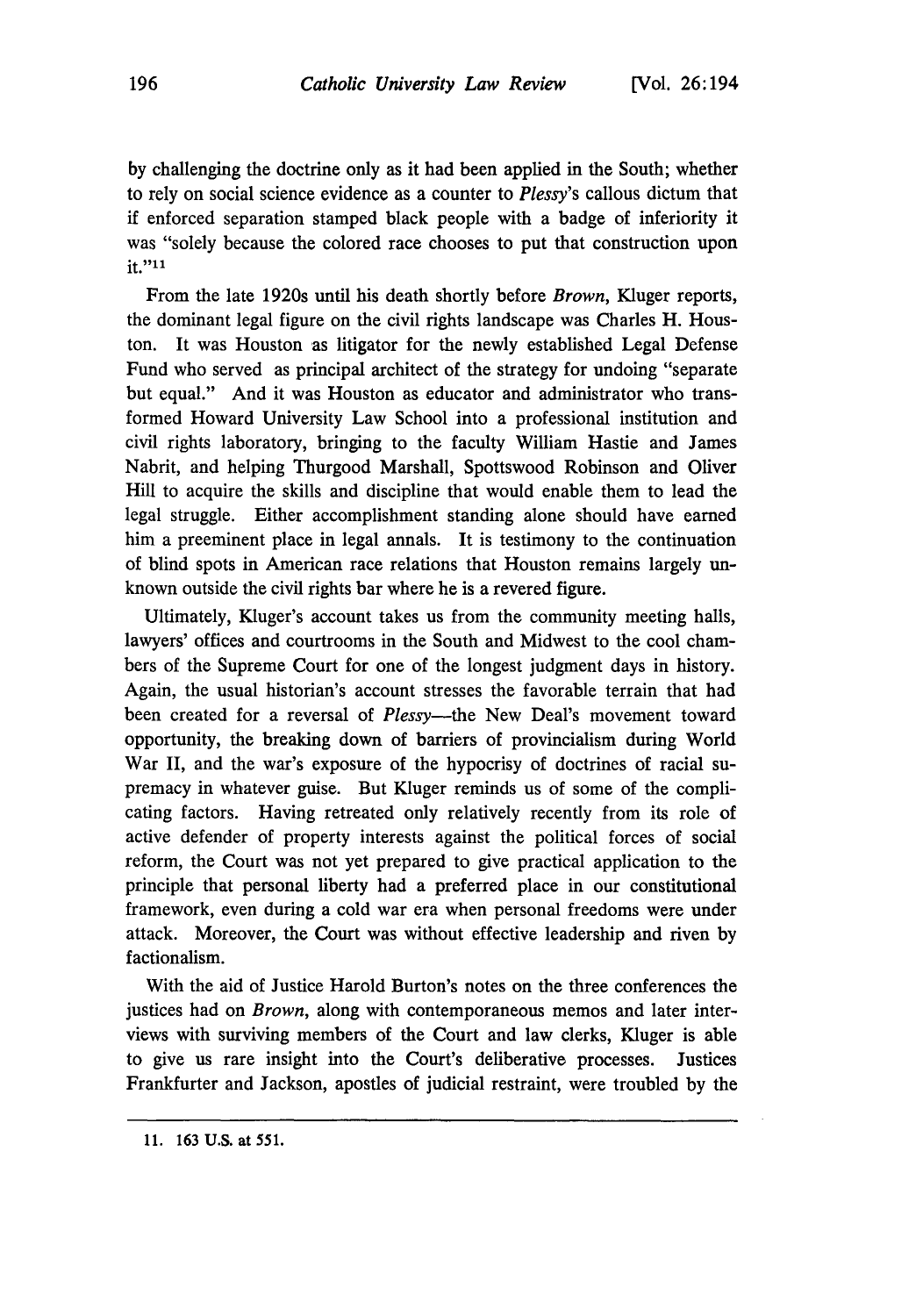legal basis for striking down school segregation laws which were not clearly within the intended reach of the framers of the fourteenth amendment and which-were sanctioned by judicial decision. They and the other justices agonized over whether a decision effectively reversing *Plessy* would be obeyed or whether it would squander one of the Court's most precious assets, acceptance by the public of the tribunal's role as the legitimate arbiter of the nation's most serious disputes. As the author notes,

,[t]he Justices stood at the very interface of man's susceptibility to destructive private impulse and his longing for reasoned social order. . . . Law in a democracy must contend with reality. It has to persuade. It has to induce compliance by its appeal to shared human values and social goals. (p. 742).

Doubt was finally allayed if not dispelled by "the arrival of the Super Chief," Earl Warren, whose commanding presence and quiet leadership produced a single decision without dissents or equivocating concurrences, a feat which had seemed impossible. After years of discussion and indecision, the process moved with astonishing rapidity, a bare 10 days elapsing between the time when Justice Warren circulated his draft opinion and the decision day, of May 17, 1954. Speed may have had its costs. It remains a puzzle that the basis for the decision most compelling to the justices-that segregation laws were suspect racial classifications which restrained liberty and were not reasonably related to any proper governmental objective-was set forward explicitly not in *Brown* but in the companion decision of *Bolling v. Sharpe*.<sup>12</sup> But, taken separately or together, the *Brown* and *Boiling* opinions stand as simple compelling testaments to the link between law and reality and to the integrity of the judicial process.

If Kluger skimps anywhere, it is in his treatment of the two decades after *Brown II.13* He provides only a kaleidoscopic view of the major events: President Eisenhower's refusal to lend moral support to the decision which invited massive resistance; President Kennedy's bold rhetoric which raised black aspirations and spurred mass protest led by Martin Luther King when progress did not come; the violent response to protest which stirred the national conscience and at last produced a consensus leading to effective congressional and executive action.

The tortuous course of events since *Brown* carries with it lessons in humility for lawyers who fancy themselves architects of social change. It lends force to the observation of John W. Davis, whose skilled defense of segrega-

иť.

<sup>12. 347</sup> U.S. 497 (1954).

<sup>13. 349</sup> U.S. 295 (1955).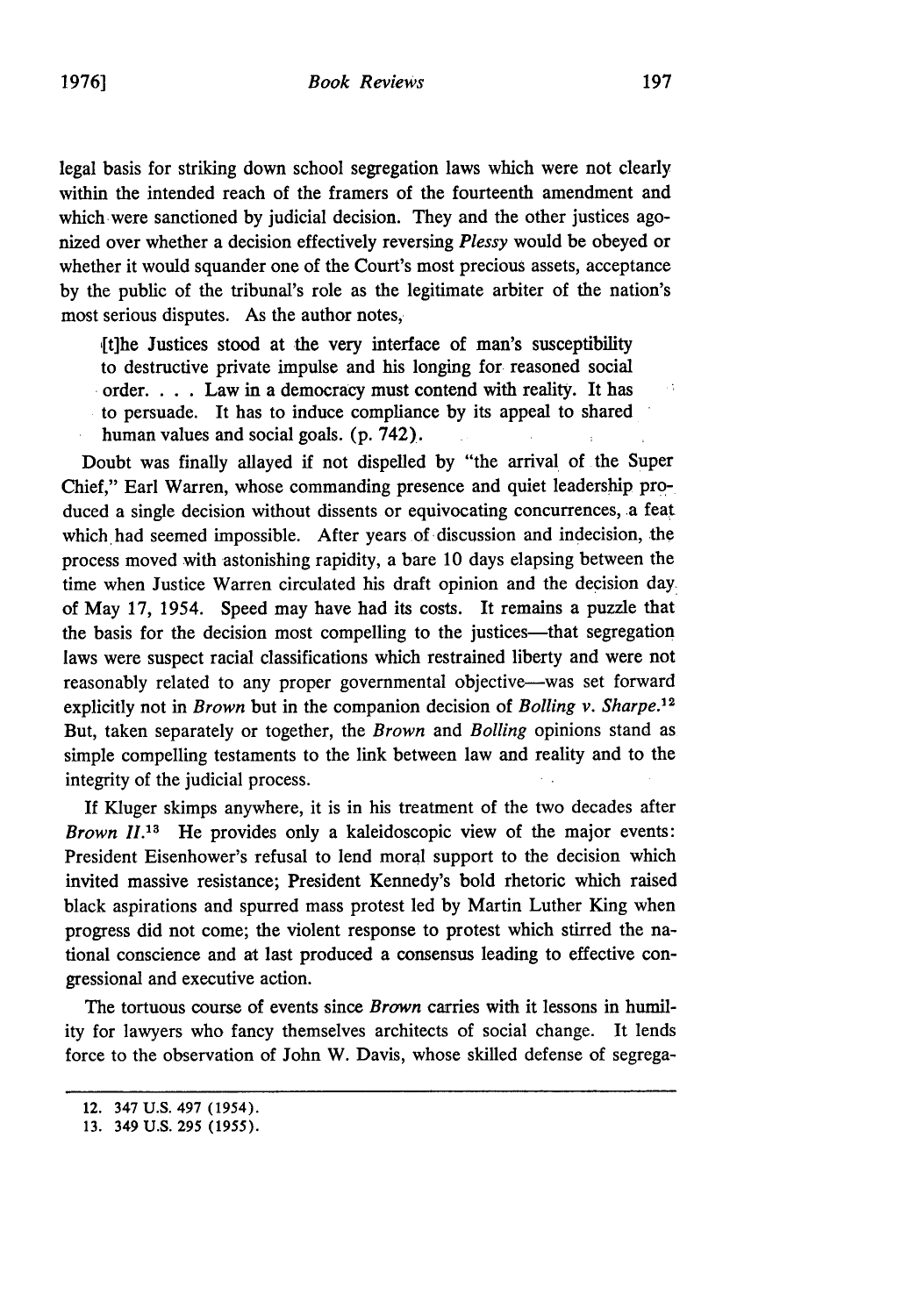tion laws in *Brown* provided his last testament. In Davis' view, a lawyer is simply a highly skilled technician

who does not build or paint anything. He does not create. All he does is lubricate the wheels of society by implementing the rules of conduct by which the organized life of men must be carried on. (p. 526).

But one caveat is in order. For Davis, the lawyer's implementation of the rules of conduct meant a defense of the status quo with all of its inequities. For the civil rights lawyers and jurists in *Brown,* there was a higher function, in Cardozo's words "to establish the true relation between conduct and profession" and "to raise the level of prevailing conduct" when prevailing practices "do not stand comparison with accepted norms of morals."14

Ultimately, *Brown,* albeit in ways not wholly forseen, accomplished the aims of all those who had made it possible. It served as a vehicle for empowering black people (even some who later proclaimed the virtues of racial separation) by enabling them to use the law to make major changes in their own lives. It compelled white Americans to conform their conduct to their professed beliefs of equality and freedom and ultimately to become a more human people. While the promise of *Brown* itself has yet to be fully realized, especially for the poorest black citizens, it ushered in a new age beyond slavery and beyond legalized caste systems. From the beautiful irony of his chosen title through his exhaustive labors in making vivid the manifold relations between law and life, Richard Kluger has earned his place as chronicler of the dawning of that new age.

 $\mathcal{L}(\mathcal{L}^{\mathcal{L}})$  and  $\mathcal{L}(\mathcal{L}^{\mathcal{L}})$  and  $\mathcal{L}^{\mathcal{L}}$  and  $\mathcal{L}^{\mathcal{L}}$ 

**14. B. CARDozo, THE NATURE OF THE JUDICIAL** PROCESS **108-09 (1921).**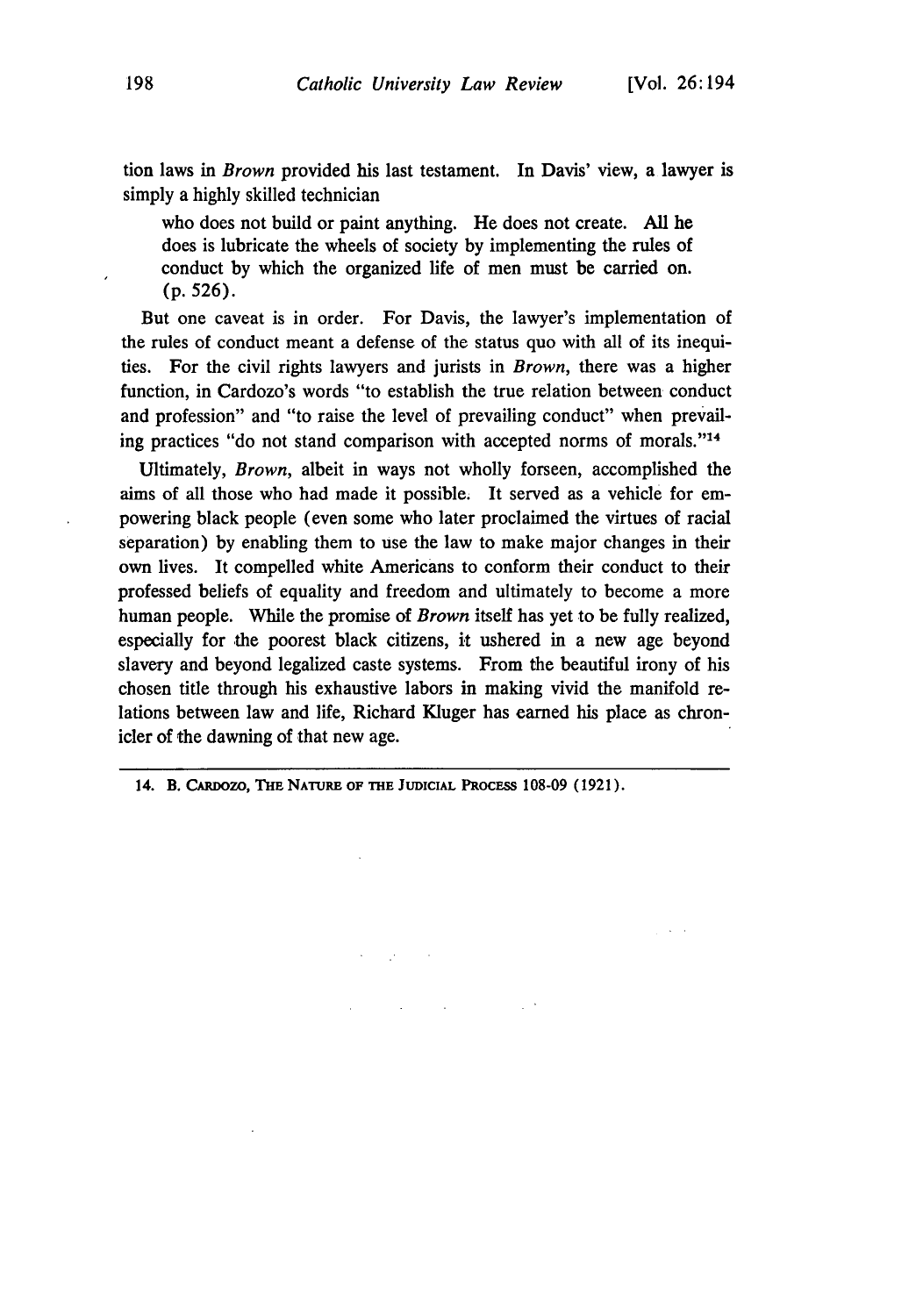UNEQUAL JUSTICE: LAWYERS **AND** SOCIAL **CHANGE** IN MODERN AMERICA. By Jerold S. Auerbach.' New York: Oxford University Press. **1976. Pp. 395.**

### *Reviewed by Maxwell H. Bloomfield* **<sup>1112</sup>**

"In **1957** I entered Columbia Law School as a first-year student," notes Auerbach in his preface. "Although mine was the silent generation, and I embraced its values (silently), **I** nonetheless intended to become a civil liberties lawyer who would vindicate constitutional principles for embattled defendants who were noisier than I could **be.** . **.** . Within a week disillusionment shattered my aspiration beyond repair" **(pp.** vii-viii). To his dismay he found that the curriculum was overwhelmingly slanted toward the needs of business and that vital questions of policy and social justice were evaded through an adherence to professedly "neutral" principles of legal adjudication. In time he dropped out of law school to begin graduate training in history. Today he teaches American history at Wellesley College and is the author of an earlier impressive study of civil liberties in the 1930's, *Labor and Liberty: The La Follette Committee and the New Deal* **(1966).** His continuing interest in civil liberties lawyers led to the present volume, which indicts the 20th-century bar for generally ignoring the needs of the middle and lower classes.

Auerbach traces this dereliction of professional duty to deep-rooted attitudinal and organizational factors. Between **1905** and **1925,** he argues, the American legal profession was decisively transformed as a result of changing societal conditions. As the nation experienced the disruptive effects of largescale urbanization, industrial growth, and the influx of "new" immigrants from southern and eastern Europe, native-born practitioners closed ranks behind elite bar leaders in a successful effort to preserve Anglo-Saxon hegemony within the profession. New *Canons of Ethics,* bar admission standards, and educational requirements discriminated against members of ethnic minorities, and the resulting professional stratification further served to restrict legal services to those who could pay for them.

In analyzing these developments Auerbach focuses exclusively upon the role played **by** elite lawyers: "For my purposes elite lawyers are more salient

**<sup>1.</sup>** Associate Professor of History, Wellesley College.

<sup>2.</sup> Professor of History, The Catholic University of America; Lecturer in Legal History, The Columbus School of Law, The Catholic University of America. B.A., **1952,** Rice University; LL.B., **1957,** Harvard Law School; Ph.D., 1962, Tulane University.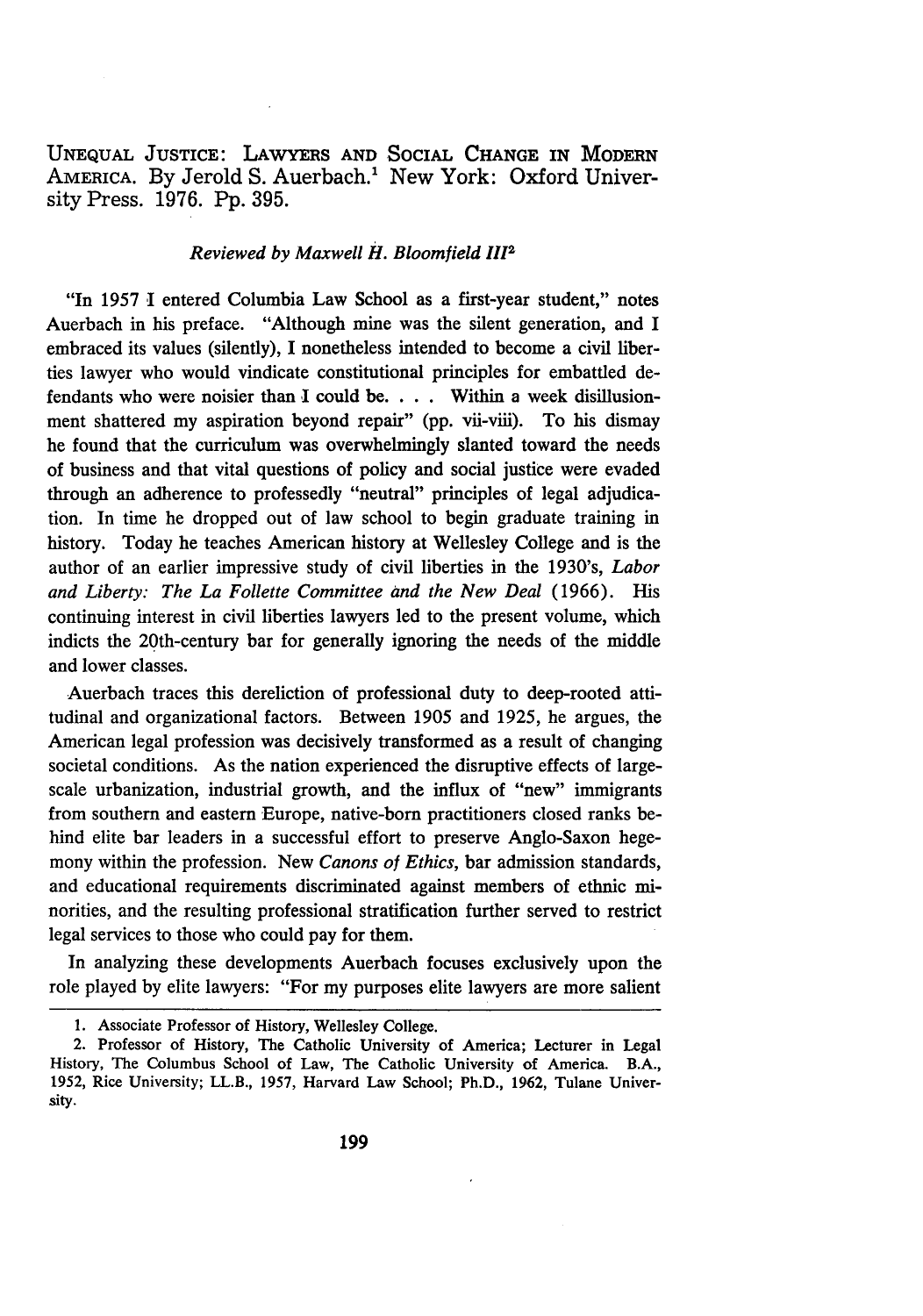than others because their professional status and power afforded them special opportunities to articulate, and often to implement, solutions to the problems they perceived" (p. 3). Although a reader often has some difficulty in determining who is properly to be included within the "elite" category, Auerbach does make clear that these influential figures owed their position in large part to their embodiment of certain widely accepted class and ethnic values. "Ethnicity" is the key term here, for Auerbach insists that the 20th-century bar was deliberately restructured by WASP leaders to prevent ethnic competitors from ever rising above the level of a professional "underclass."

While he concedes that lawyers in the 19th century also faced stratification "by education, wealth, power, and style," he tends to minimize the problem by assuming that a shared sense of ethnic homogeneity was sufficiently strong to maintain intraprofessional harmony., So, in a bar divided between urbanbased Tocquevillean "aristocrats" and Lincolnesque "country lawyers," the pull of an Anglo-Saxon racial and cultural heritage provided "the cement that held otherwise disparate attorneys fast to each other" (p. 19). Such a picture ignores the vigorous efforts made by Anglo-Saxon practitioners to democratize the bar in the 1830's and 1840's, as well as the continuing conflict over admission standards and internal policies that plagued the profession during the rest of the century. Nor does Auerbach acknowledge the existence of professional discrimination against ethnic minorities prior to the 20th century, although such discrimination may be documented as early as 1806. In that year, the New York Supreme Court, after reluctantly licensing the Irish refugee lawyers Thomas Addis Emmet and William Sampson, ruled "that hereafter no person, not being a natural born or naturalized citizen of the *United States,* shall be admitted as an attorney or counsellor of this court."3 Further examples of discrimination against 19th-century racial (especially blacks) and sexual minorities abound, and a strong case can be made that Auerbach's professional underclass had developed by the 1870's, if not before.

**All** of this is not to deny his allegations concerning the repressiveness of latter-day programs for "cleansing the bar," but to point out that these mod**em** patterns of discrimination did not emerge, as he suggests, solely in response to 20th-century conditions. Rather, they followed a line of precedents that stretched back to the beginnings of professionalization in colonial America. But if the policies themselves offered nothing new, the specific problems confronted by the bar around 1900 were undeniably unique; and Auerbach is at his best in assessing the reactions of bar leaders to these problems.

<sup>3.</sup> **7** N.Y. Sup. Ct. (1 Johnson) **528** (1806).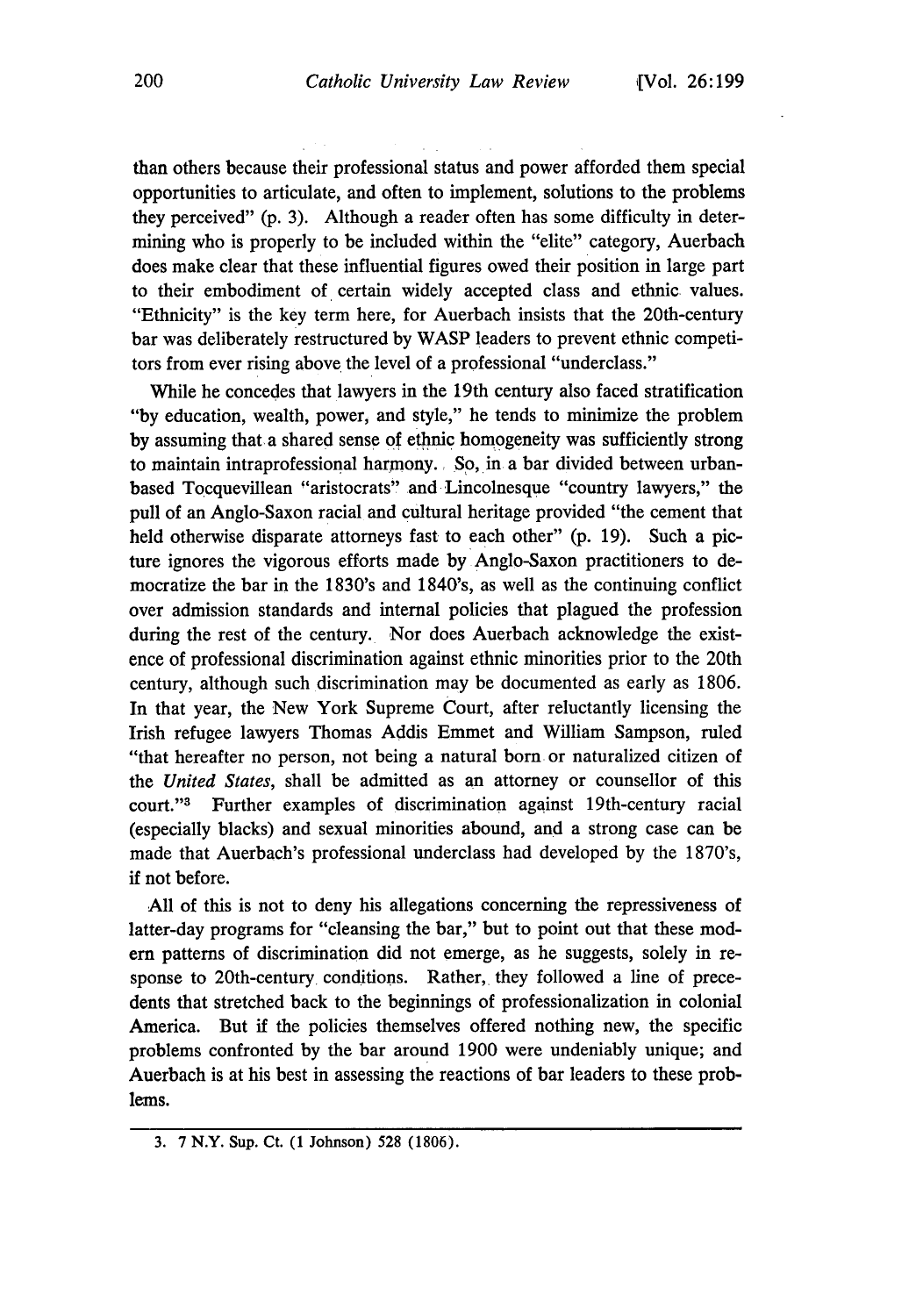He distinguishes between two groups of elite lawyers: a corporate elite that dominated the bar associations and combined innovative technical skills with a hidebound cultural conservatism, and a "new professoriat" composed of full-time teachers at Harvard and other elite law schools. While these rival power groups at first jealously guarded their autonomy, they joined forces after World War I to put down a common enemy: "marginal" and night law schools, which had become a breeding ground for immigrant lawyers in metropolitan areas. This is an important story, and Auerbach does a superb job of disentangling the complex motives and strategies of his protagonists. He is equally adept at probing behind the bland facade of the ABA's first *Canons of Ethics,* adopted in 1908, to show how the drafters shrewdly penalized urban solo practitioners by defining unethical practices in terms appropriate only for a vanished rural America.

Later chapters carry these themes forward to the present and confirm the continuance of ethnic discrimination and elitist values within the profession. In a fascinating discussion of the Depression years, Auerbach chronicles the rise of a "New Deal counter-elite" among minority lawyers, as federal agencies offered Jews, Negroes, and others a unique opportunity to bypass the legal establishment and to employ their professional skills at the highest levels of government. Yet this "underclass rebellion" posed no serious challenge to the prevailing power structure:

New Deal lawyers, once they were certified as securities or antitrust experts, moved with relative ease into the Protestant corporate professional establishment, leaving behind the ideal of committed service in the public interest as their abandoned legacy **....** When the dust kicked up by their professional rivalry finally settled, the old structure was greatly strengthened by its newest inhabitants, who were, by their presence, its newest defenders.

#### (p. 229).

Of much greater significance in providing an alternative model of professional responsibility and service to neglected social groups was the formation of the National Lawyers Guild in 1936. Auerbach offers a sympathetic assessment of this organization's checkered career and pays a deserved tribute to the courage of Guild members in defending political dissidents during the Cold War era. He also takes note of more general reform trends observable within the profession since the 1960's, such as the creation of public interest law firms, but remains skeptical of their long-range effectiveness.

Despite its relentlessly prosecutorial tone, this study can not be dismissed as another ill-tempered lay diatribe against the bar. Auerbach's arguments are all supported by careful research into bar association reports, law review